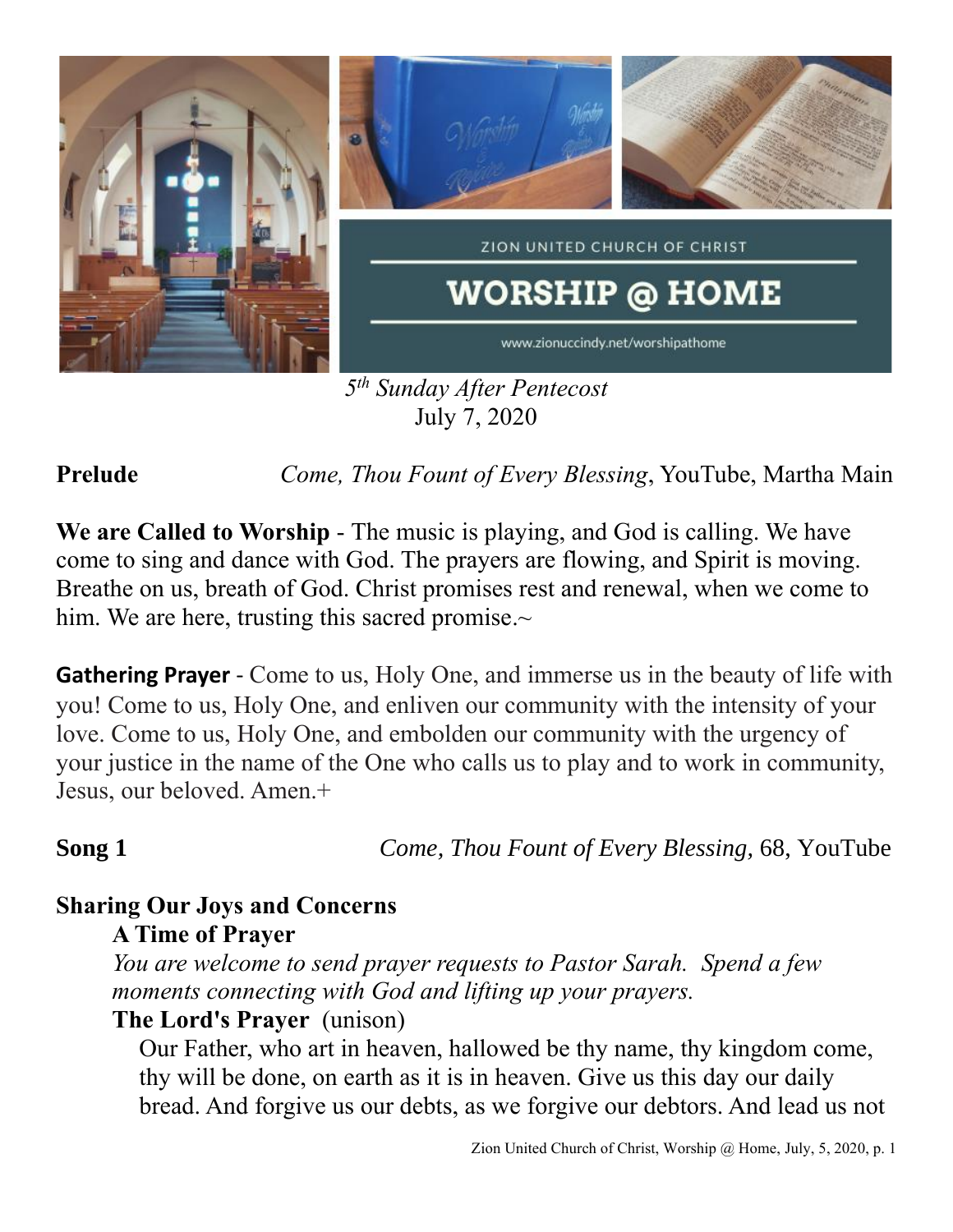into temptation, but deliver us from evil. For thine is the kingdom, and the power, and the glory, forever. Amen.

**Special Music** *Joyful, Joyful, We Adore Thee*, YouTube, Martha Main

**We Hear God's Word** Matthew 11:16-19, 25-30

16 'But to what will I compare this generation? It is like children sitting in the market-places and calling to one another,

 $17$  "We played the flute for you, and you did not dance;

we wailed, and you did not mourn."

<sup>18</sup>For John came neither eating nor drinking, and they say, "He has a demon"; <sup>19</sup>the Son of Man came eating and drinking, and they say, "Look, a glutton and a drunkard, a friend of tax-collectors and sinners!" Yet wisdom is vindicated by her deeds.'

25 At that time Jesus said, 'I thank you, Father, Lord of heaven and earth, because you have hidden these things from the wise and the intelligent and have revealed them to infants;  $^{26}$ yes, Father, for such was your gracious will.  $^{27}$ All things have been handed over to me by my Father; and no one knows the Son except the Father, and no one knows the Father except the Son and anyone to whom the Son chooses to reveal him.

28 'Come to me, all you that are weary and are carrying heavy burdens, and I will give you rest.  $29$ Take my yoke upon you, and learn from me; for I am gentle and humble in heart, and you will find rest for your souls. <sup>30</sup>For my yoke is easy, and my burden is light.'

**Meditation** *All Who Are Weary*

## **We Respond to God's Word with Our Giving Offertory**

Friends, we may not be together in person today as we worship, but the ministry of our church goes on. During this time when we are apart, we are still in need financial support for our ministry.

You're invited to take out your checkbook in these moments. As you write out your offering, be prayerful with each letter and number. In times such as these, when money becomes tight and our economy in under strain, God invites us to be generous and give what we can. These are gifts we freely give, as we are able and as we are called.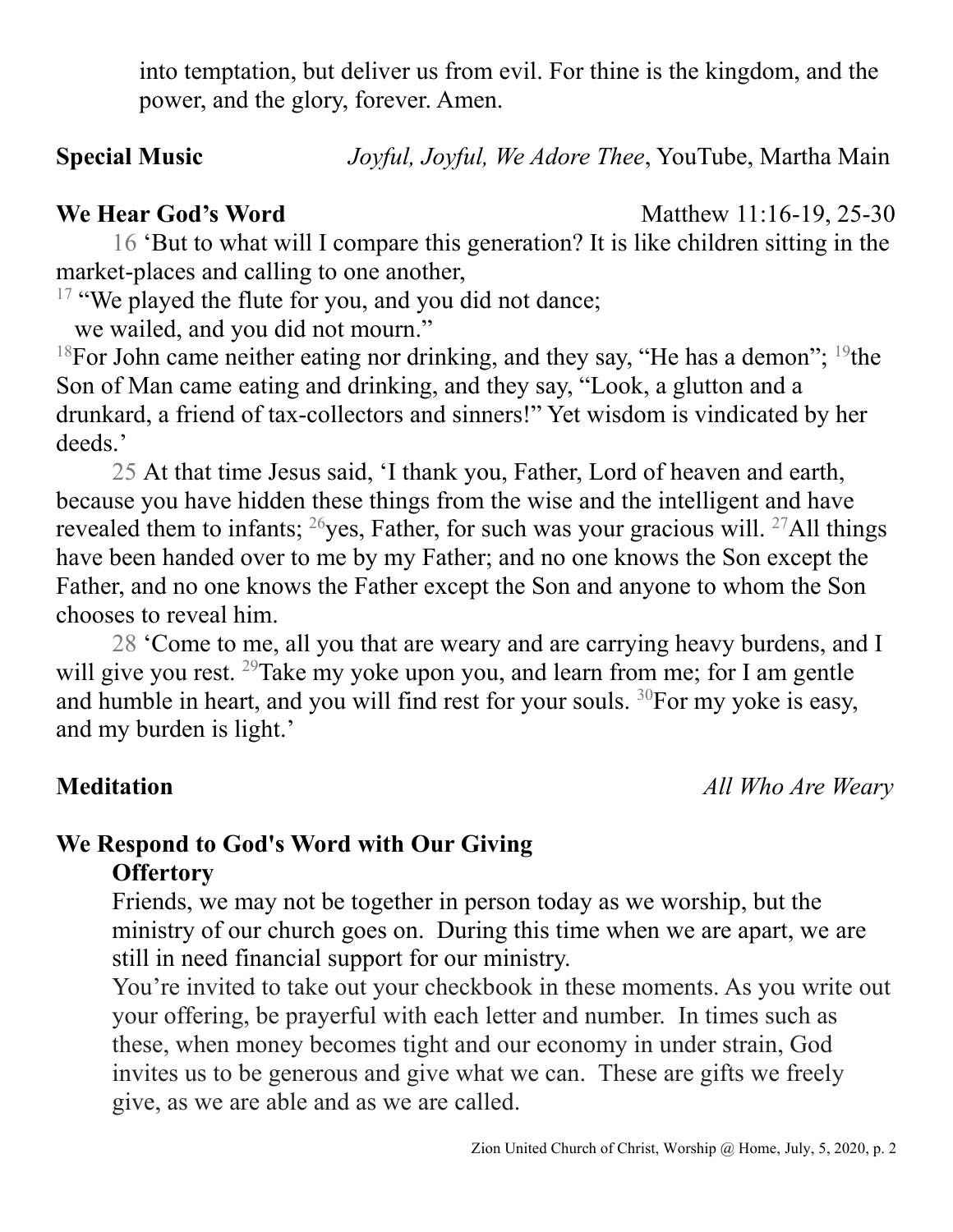We ask that you please mail in your offerings to our office.

Zion United Church of Christ 8916 E. Troy Ave. Indianapolis, IN 46239

You can now submit your offerings on our website through a secure PayPal donation button. Please know that PayPal receives a 2.2% processing fee and a \$0.30 transaction charge. You are able to set up reoccurring, monthly payments. Check it out on our website at www.zionuccindy.net/donate.

**The Doxology** (Please sing the version that is most meaningful to you)

*Version 1 Praise God from whom all blessings flow; Praise him all creatures here below; Praise him above, ye heavenly host: Praise Father, Son, and Holy Ghost. Amen.*

*Version 2 Praise God from whom all blessings flow; Praise God all creatures here below; Praise God for all that love has done; Creator, Christ, and Spirit One. Amen.* 

**\*We Give Thanks** (unison) – Receive these gifts we now bring, God of gifts, and bless them to be gifts for your world. Through our giving, renew others, that they too may know the comfort and rest of living in the arms of your compassion and your love. Amen.~

### **We Gather at the Table**

**Song 2** *A Place at the Table*, 617, YouTube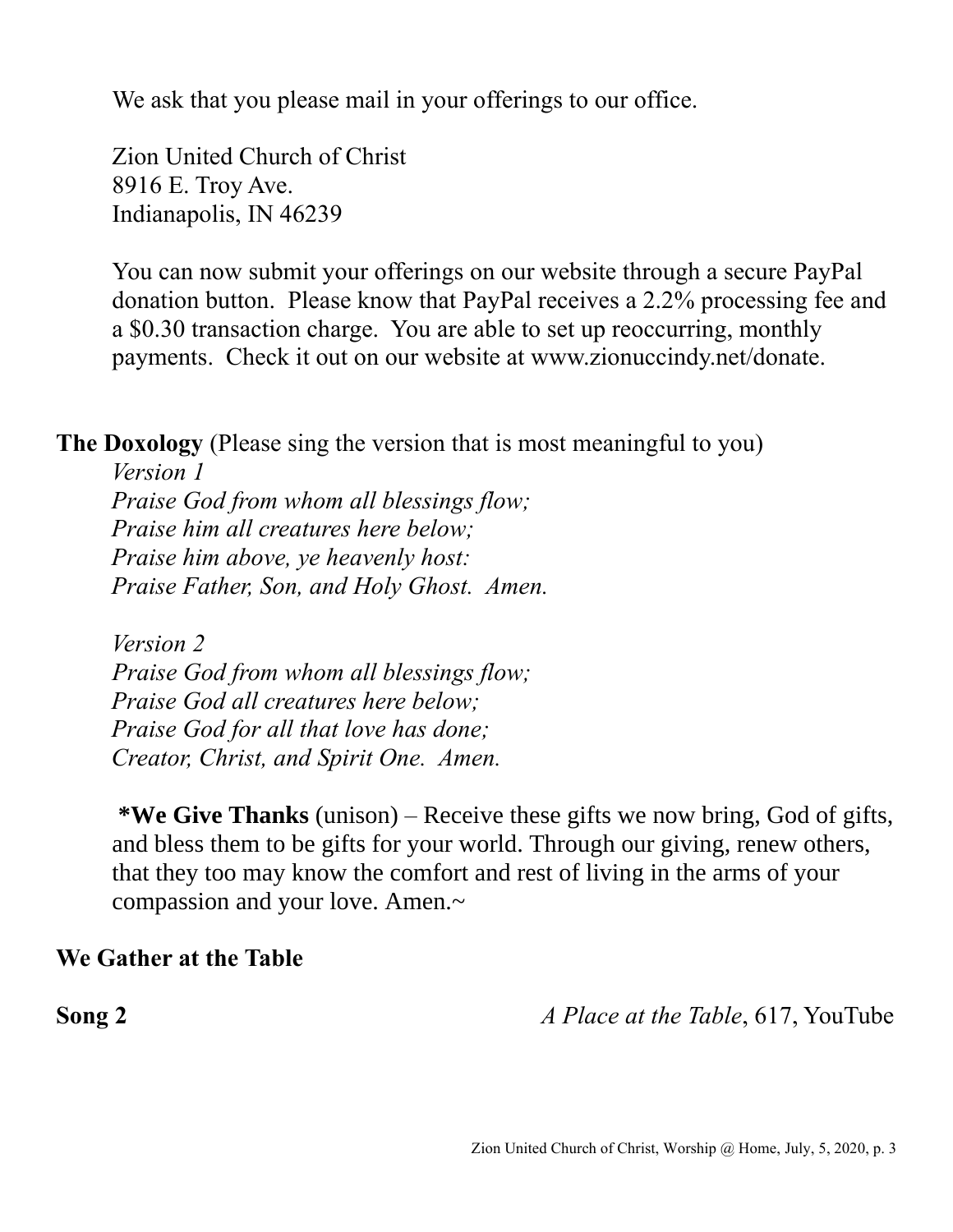

**Set Your Place at the Table**—Communion was first celebrated in the homes of those in the early church. Friends and family would gather together to pray, singing songs, and break bread. We carry on that tradition today. Whatever you have on hand to celebrate communion will work just fine, because this ancient ritual is not about what we use for this meal or where we partake of it. Instead, it is about the act of remembrance. So gather around the table, prepare your place, and remember that

Christ is in our midst.

**Our Invitation--** Come to the table of love. At this table, we will find strength for our journeys and rest for our souls.

**The Words of Institution**—We remember that on the night of betrayal and desertion, and on the eve of death, Jesus gathered the disciples for the feast of Passover. Jesus took bread, and after giving thanks, broke the bread, and gave it to the disciples saying: 'This is my body which is broken for you. Do this in remembrance of me.' In the same way, Jesus also took the cup after supper, saying: 'This cup is the new covenant in my blood. Do this, as often as you drink it, in remembrance of me.' By eating this bread and drinking this cup, we proclaim Christ's death and celebrate Christ's resurrection, and await Christ's coming again.+

**Our Confession** (unison)— Prophetic One, you call us to new places and new ways. You challenge us to dance new steps and to sing new songs. We yearn to follow you with confidence and joy, but our resistance is often stronger than our willingness. At times, our steps falter. At moments, we can't even hear your voice, let alone recognize your song in our hearts. Strengthen us with your mercy. Renew us with your grace. Sing to us with your compassion. Connect us with the yoke of unconditional love, that we may follow joyously, dance confidently, and sing praise and love with every act and with every word of our lives. In your holy name, we pray. Amen.~

**Assurance of Grace—** Rejoice and give thanks. With grace, Christ is already carrying our burdens to renew our souls. With mercy, Christ is already shouldering our load to strengthen our lives.~

**Blessing Our Meal—** Gracious and Steadfast God, pour out your Spirit into this bread and this cup. Bless these gifts that they might be nourishment and